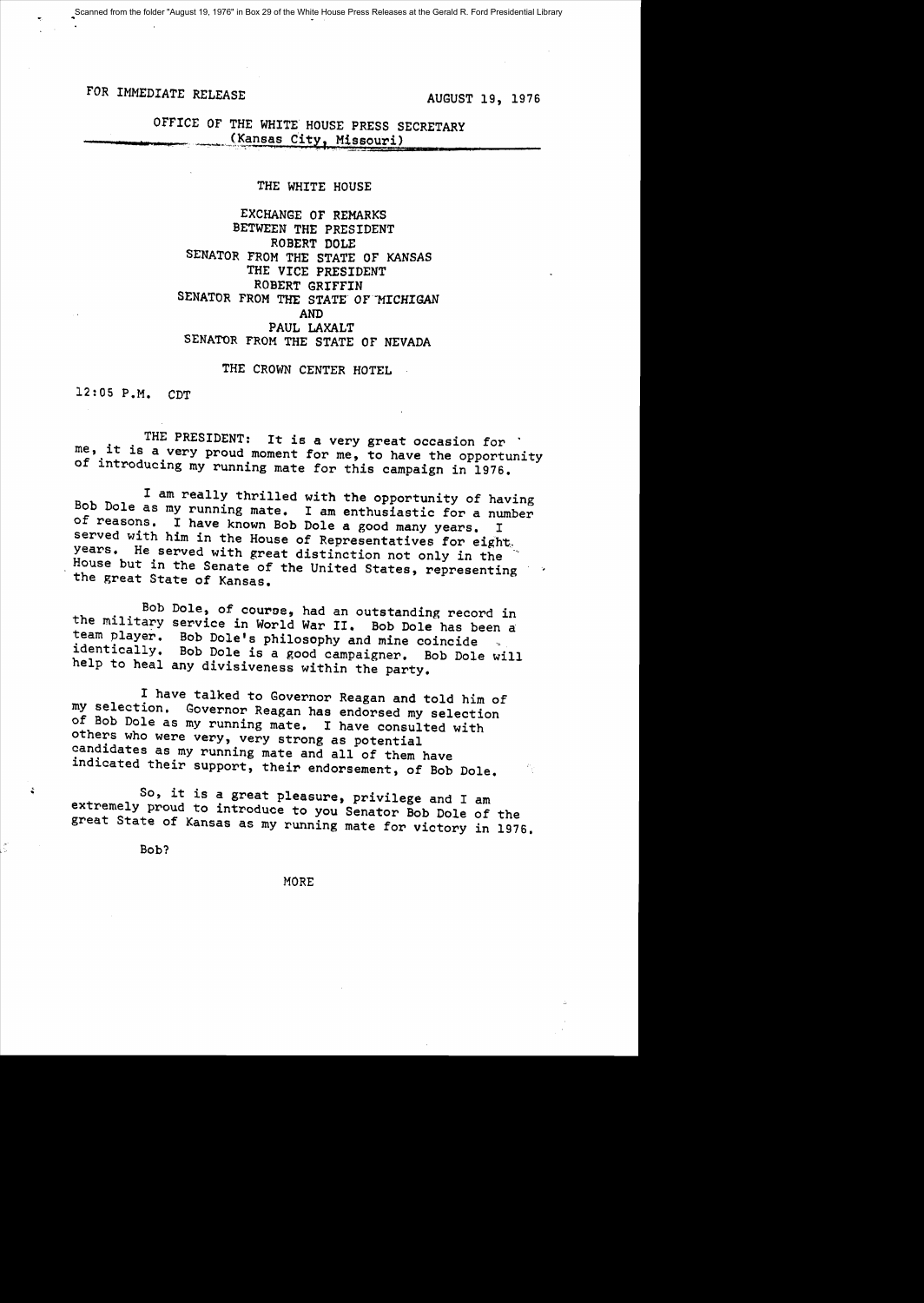### SENATOR DOLE: Thank you, Mr. President.

Mrs. Ford, Mr. Vice President, let me first introduce my wife, Elizabeth, from the State of North Carolina,<br>and that will be part of our Southern strategy. (Laughter) and that will be part of our Southern strategy.

Let me also indicate that I did not expect to receive a phone call this morning, but I am very pleased that we were in. (Laughter)

I have known, of course, President Ford at a time when I could call him Jerry. As he has indicated, we served in the House together. He has been in many places in Kansas on my behalf, and I remember in 1974 when the going was tough and I was trying to be re-elected one of the President's -- I think the President's last -campaign stops was in Wichita, Kansas, in the rain, and he came there to help me and I won by a very narrow margin after trailing some 12 points in the polls.

I say that to indicate his great help and also the fact that you can catch up if you are behind. (Laughter)

The Vice President, of course, was one of my earliest supporters in Kansas, and he came to Kansas, I think, to visit Alf Landon, and while he was there I had him do a little work for me. That was very helpful, to work for me. That was very helpful, too.

One of my other great supporters was Governor Reagan. He came to Wichita and did an outstanding job on my behalf. He is a great Republican, and I am certainly pleased that he has indicated that I will be all right. (Laughter)

So, I am just very pleased to be here. I am very proud to be on the ticket with President Ford for many, many reasons that I will go into as I go along the campaign trail.

I think he has an outstanding record. I am realistic. I know there is work to be done between now and November **--** in fact, in a little over eight weeks but I want to be a part of a winning combination.

It is my opinion that we can win based on his leadership. I am not certain what I can add to the ticket but I will work hard and do the best I can, not just for the Republican Party, but because I think America needs President Ford's leadership for four more years.

Thank you very much.

~lORE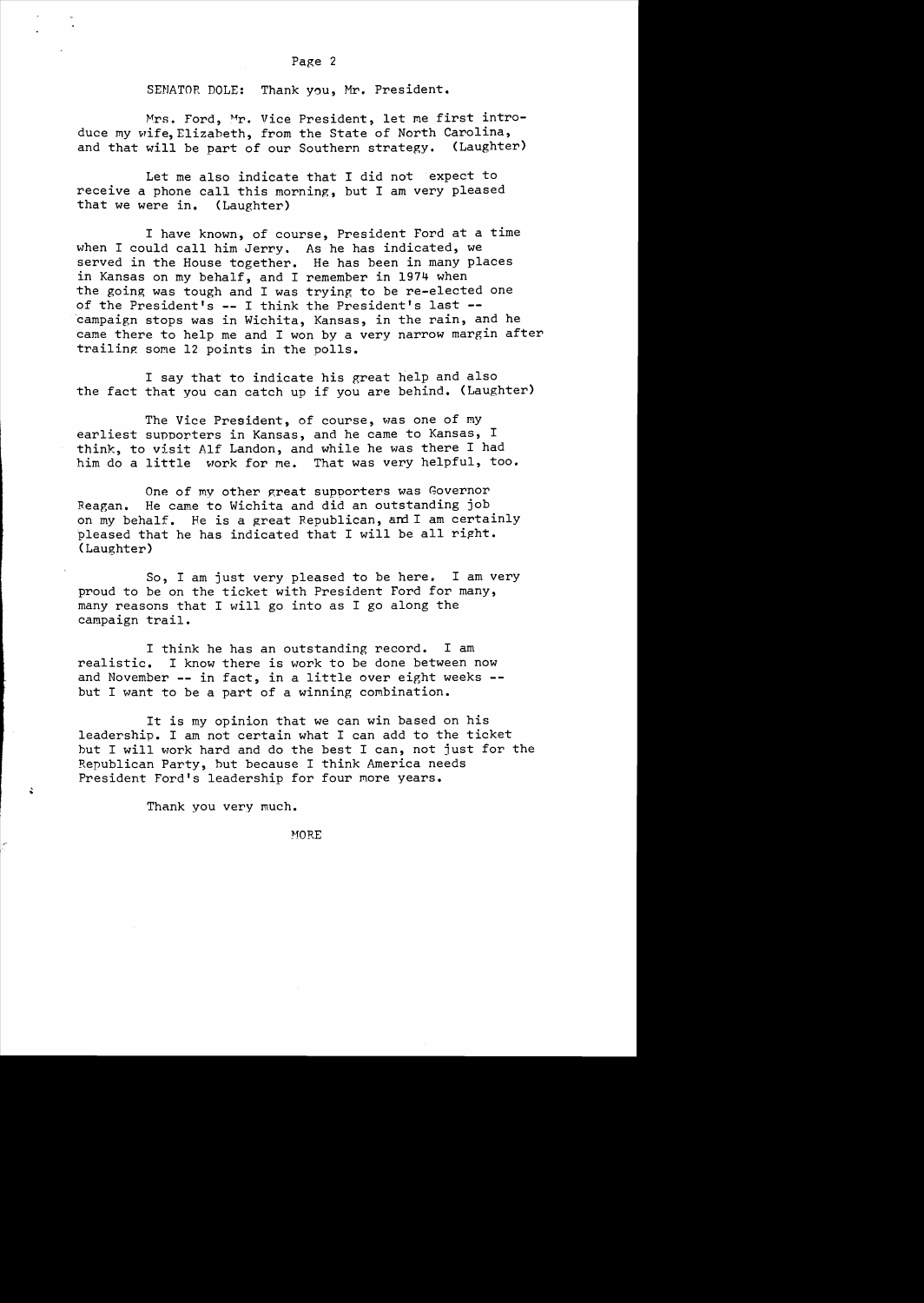THE PRESIDENT: We have on the podium, just to indicate and to show the unity that has come out of a tough struggle and very hard competition, some people that I think will be extremely helpful and beneficial in the 74 days between now and November 2nd.

Of course, the Vice President has, himself, been a tower of strength in the two years that I have been President. He has not only done a great job as Vice President, but he has been of inestimable help to me in making some tough decisions. He fully supports this choice. He was in on the final decision-making. But I think, in addition to that kind of support, we are fortunate to have here two outstanding United States Senators who, for the last few months, have been on the opposite side, but who have, while they were performing their Senatorial duties, worked together on many occasions.

I think the fact that Senator Paul Laxalt, who was Chairman of Governor Reagan's campaign, and Senator Bob Griffin, who has been a long-time friend and supporter of mine and the Minority Whip in the United States Senate,<br>can be here indicates their joint efforts. I think their joint efforts. I think it would be nice if Bob and Paul came forth and maybe said a word together, or individually.

Bob?

SENATOR GRIFFIN: Paul and I have been very good, close friends in the United States Senate and one of the great experiences of my participation in this campaign is to work with a counterpart like Paul Laxalt, who is always straightforward, who is always responsible and whose word was as good as gold.

Paul, you have been a great leader of the opposition. We are so happy that we are going to be working together from now on.

SENATOR LAXALT: Thank you, Bob, very much.

We worked for months in an effort to have a harmonious Convention and I think we achieved that and it has been due, in great part, to Bob Griffin.

I might say, also, that I couldn't be more delighted <sup>~</sup>**than to hear the news this morning about Dole's selection.**  In my judgment, he is going to make a tremendous candidate. He is sound philosophically. My daughter, and others, consider him to be a fox. (Laughter) And he is going to bring to the campaign, I think, a delightful sense of humor which we are going to need in the next eight weeks. (Laughter.)

I think we have in these two men the potential of a winning combination and I am looking forward to working with both of them in the next several weeks.

Thank you.

### MORE